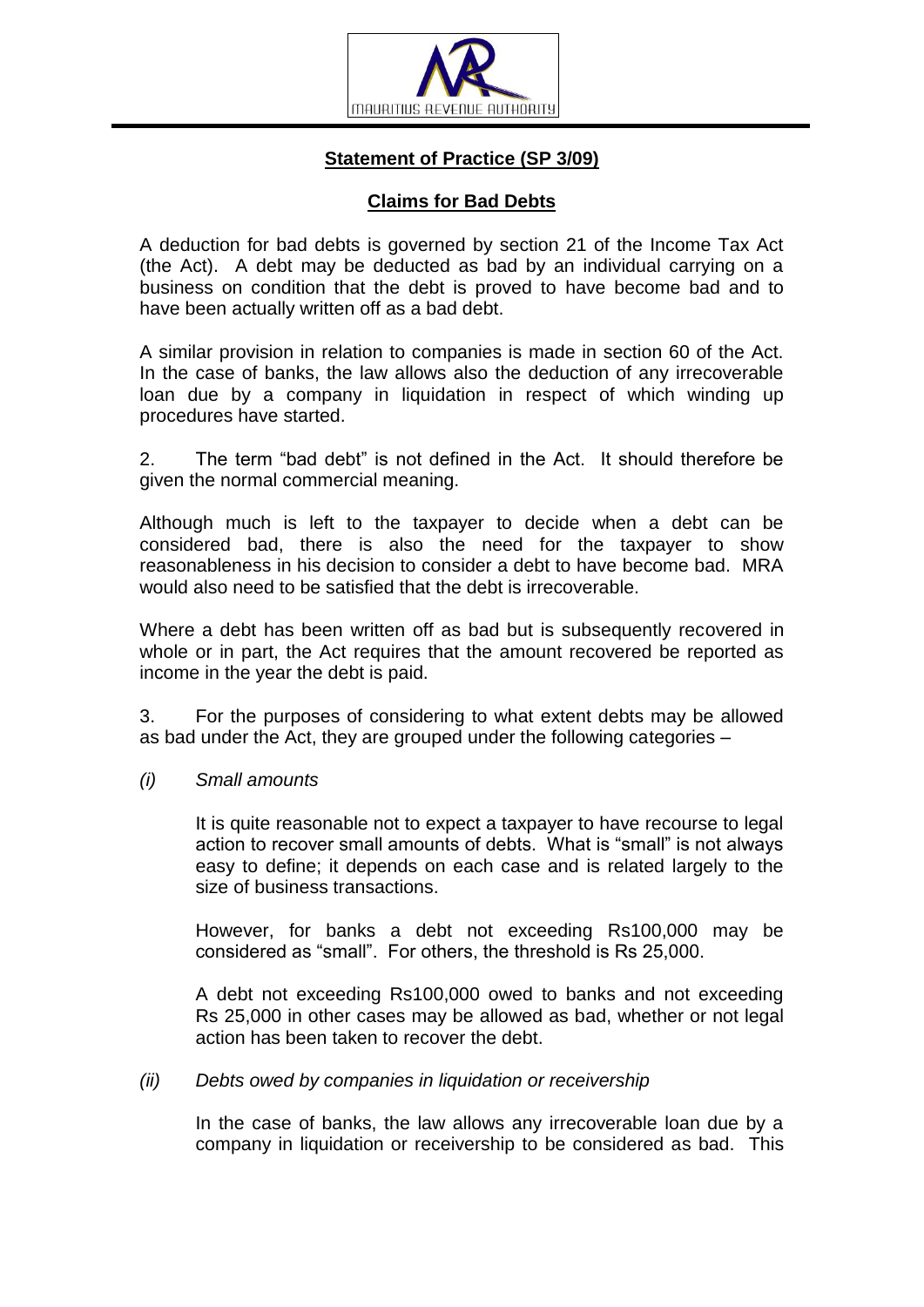rationale may be extended to debts owed by any person in bankruptcy or in the process of being wound up.

Debts owed to banks and to any other person by the above mentioned companies may be allowed as bad even where the outcome of any recovery action is not finalized at the time the debt is written off as bad by the taxpayer. Cases where a debt is written-off in a year but the debtor goes into liquidation or receivership in subsequent years may also be allowed without further investigation.

*(iii) Debts owed by persons who are deceased, are untraceable or have left the country and have no assets*

Where MRA is satisfied that a debt meets any of these characteristics, it may be allowed as bad even if the taxpayer has not taken any legal action to recover the debt.

*(iv) Proceedings pending before the court*

Proceedings against debtors usually take long to finalise before the court.

Debts which are pending before the court may be allowed provided that there were no chances of recovery. Any debt written off as bad but is subsequently recovered on the order of the court will have in any case to be written back as income in the year in which the payment is received.

### *(v) Loans with or without security or with inadequate security*

A debt with the above characteristics which does not fall under any of the above 4 categories may be allowed provided that the taxpayer proves that legal action has been taken to recover the debt.

*(vi) Debts owed on credit cards*

Unless a debt owed on credit card falls under category (i) or (iii), the bank should show that legal action has been taken to recover the debt for that debt to be allowed as bad.

### *(vii) General provision established by Bank of Mauritius*

The Bank of Mauritius has issued guidelines to banks to require the establishment of a general provision to ensure the adequacy of the overall allowance for credit losses. The general provision is over and above the provision made on loans assessed individually.

The general provision is clearly a provision that is not allowable for tax purposes. It should therefore be added back to the profit of the bank.